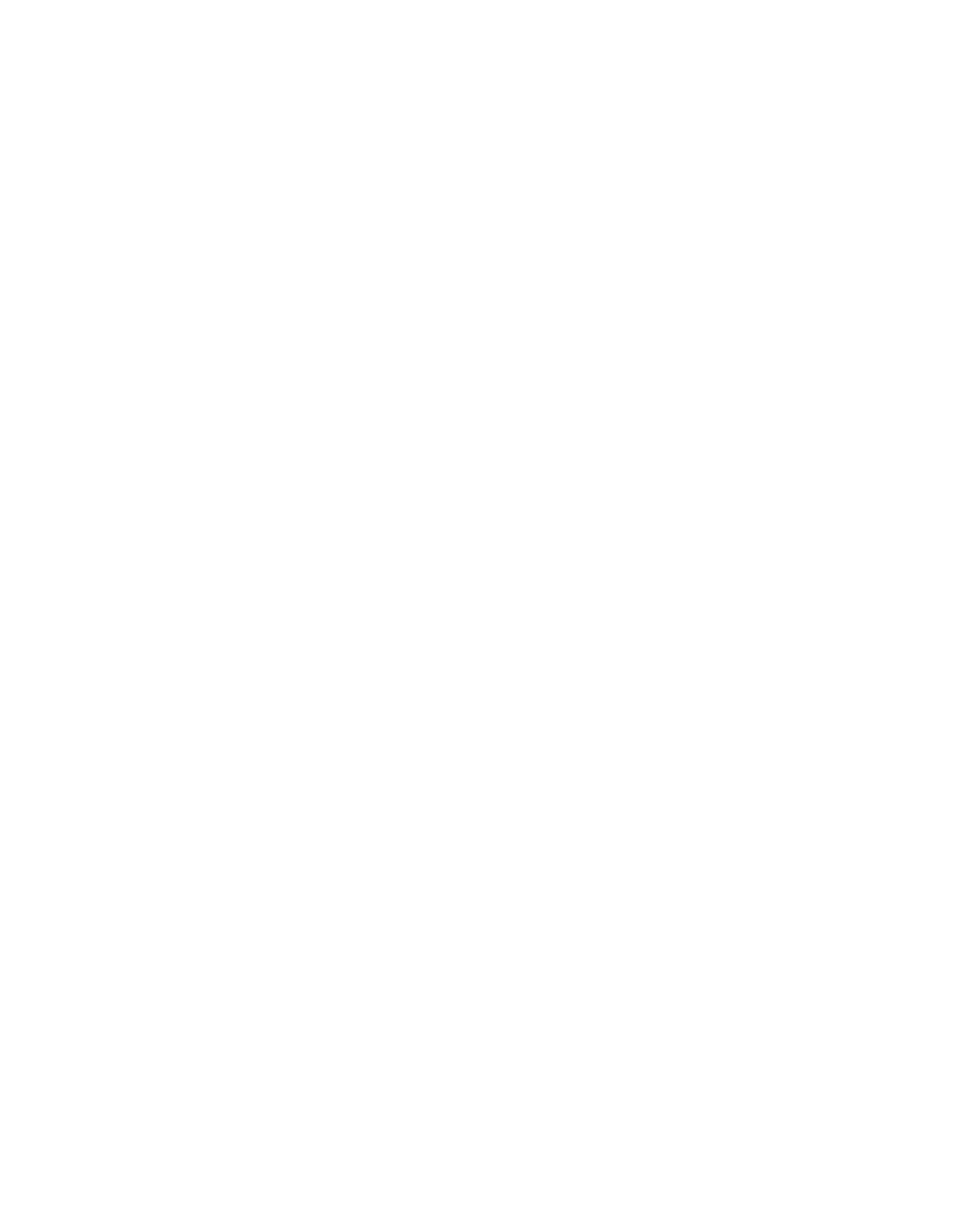#### **REVIEW OF THE INSPECTION PANEL'S TOOLKIT**

#### **Introduction**

1. The World Bank Inspection Panel (IPN) is an independent accountability mechanism providing an avenue for people and communities who believe that they have been, or are likelyto be, adversely affected by a World Bank funded project. The Board of Executive Directors created the IPN in 1993 to ensure that these people have access to an independent body to express their concerns and seek recourse. For over 25 years, the IPN has been instrumental in ensuring accountability and improving compliance with World Bank policies and procedures.

2. In August 2016, the Board of Executive Directors approved a new Environmental and Social Framework (ESF), which makes important advances in areas such as transparency, nondiscrimination, social inclusion, public participation, and accountability – including the requirement for every Bank funded project to have functioning grievance redress mechanisms. The new ESF, which became operational in October 2018 helps Borrowers manage project risk and impacts, as well as improve environmental and social performance.

3. In light of these developments and appreciative of the IPN's role, the Board of Executive Directors commissioned in August 20[1](#page-2-0)7 an External Review of the IPN toolkit ("the Review")<sup>1</sup> to examine whether it required any updates in seven areas to continue to operate effectively under the new ESF. The Review did not make recommendations but provided options in seven areas: (i) advisory services, (ii) Bank Executed Trust Funds (BETFs), (iii) co-financing, (iv) sharing findings with Requesters, (v) problem solving/dispute resolution, (vi) time limit on eligibility for requests and (vii) monitoring of Management Action Plans (MAPs).

4. In July 2018, a Working Group of the Committee on Development Effectiveness (CODE) that included members from all Executive Directors' offices, was established to consider the areas identified by the Review in more detail. The Working Group met on numerous occasions to discuss the lessons and experiences of the IPN and to develop proposals for enhancing its effectiveness and value to the World Bank. The Working Group completed its work in October 2018 and prepared a set of options for CODE's consideration.

5. On October 31, 2018, Executive Directors approved measures to (i) formally recognize the IPN's advisory role in its mandate; (ii) issue clarifications on the use of Bank- Executed Trust Funds (BEFTs); (iii) formalize the IPN's current practice to coordinate with the accountability mechanism of co-financier(s) to process the complaints in the most efficient and effective way possible; and (iv) update the procedures for sharing the IPN's Investigation Report with Requesters ahead of Board consideration. Executive Directors also took note of Management's strengthening of the Bank's Grievance Redress Service (GRS), including maintaining a roster of expert mediators to facilitate resolution of complaints and to add an escalation point, including to the World Bank's most Senior Manager responsible for operations.

6. Executive Directors took note of Management's proposals to strengthen the World Bank's existing process for supervising MAPs, including discussing MAP progress reports with the Board on a regular basis; sharing MAP progress reports with Requesters, soliciting feedback through

<span id="page-2-0"></span> $<sup>1</sup>$  The Review has been published and can be found at:</sup>

<http://documents.worldbank.org/curated/en/562131583764988998/External-Review-of-the-Inspection-Panel-s-Toolkit>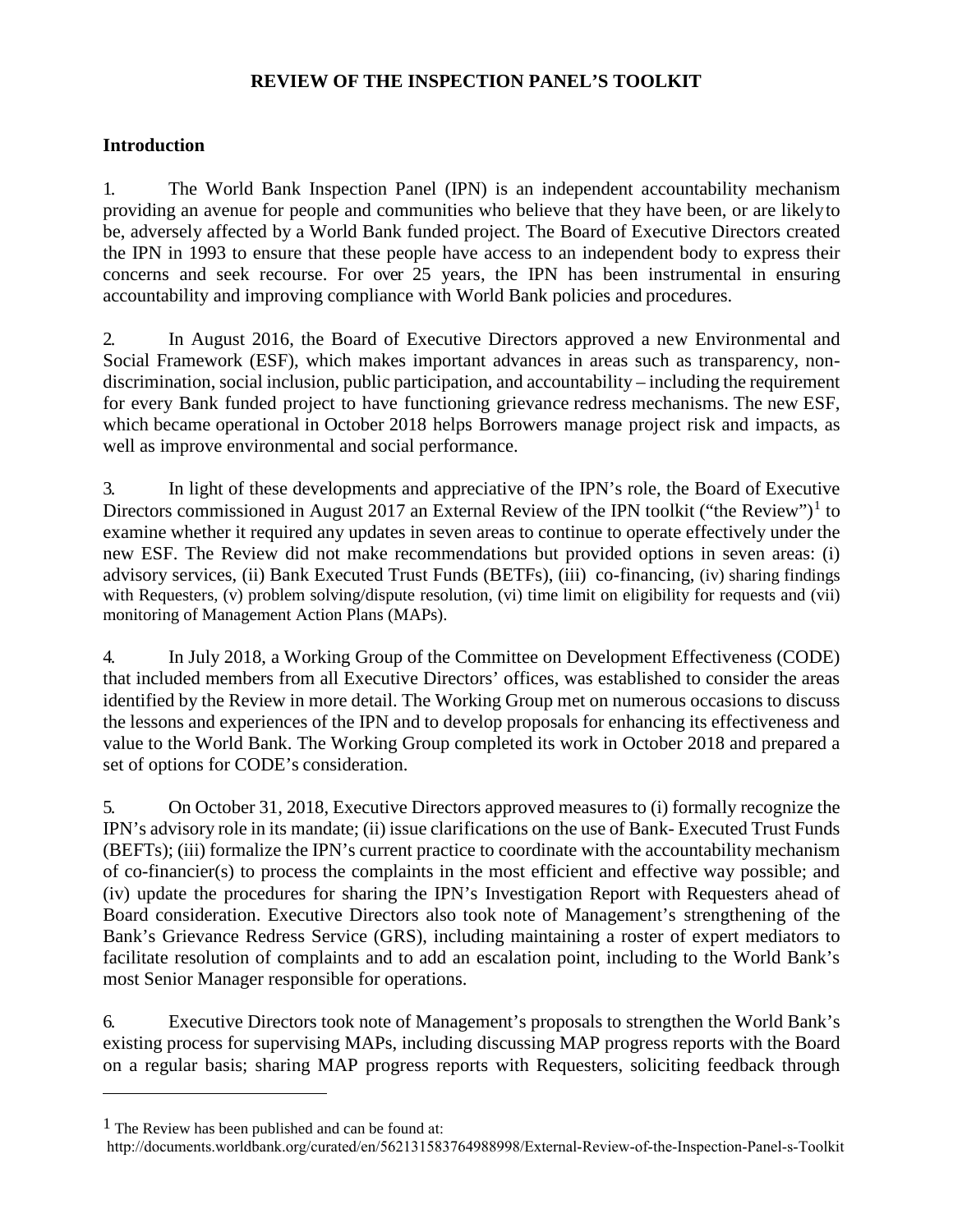follow- up consultations on their implementation status; and reflecting such feedback in the MAP progress reports to the Board. Executive Directors underscored their commitment to strengthen and enhance the effectiveness of the World Bank's accountability system and welcomed the constructive collaboration between the IPN and Management. They also highlighted the importance of consulting with Borrowers and minimizing the potential burden and costs to them.

7. Executive Directors agreed to a time-bound period of further deliberations within CODE, taking into consideration all comments expressed by Executive Directors and to undertake thorough and timely consultations with stakeholders, particularly Borrowers. This six-month period would focus on the issues related to extending the time limit on eligibility of requests; options for monitoring of MAPs, independent of the Bank's Management; and the potential to establish a dispute resolution function, independent of the Bank's Management.

8. With the assistance of the IPN and Management, CODE identified eleven projects whose stakeholders had experience in the IPN process within the last seven years to provide feedback. The selected projects took into consideration regional representation and included projects that had gone through all the different steps of the IPN process (eligibility, deferrals and early solutions if any, or full investigations). To avoid any conflict of interest, the list did not include any ongoing cases at any stage of the compliance review process. Further consultations were also held between external stakeholders and Board members.

9. In July 2019, CODE then considered a joint Chair and Vice Chair Report on the IPN Feedback Engagement. The feedback identified important cost and implementation issues to be addressed in order to inform members deliberations on the three pending issues.

10. As Executive Directors discussed proposals, they reaffirmed the importance of the IPN and its contribution to improving compliance with the Bank policies and procedures and increasing the accountability of Bank Management and, thus enhancing project quality.

11. CODE concurred that (1) an independent and proportionate risk-based verification of Management Action Plans (MAPs) be established as an additional assurance for the Board; (2) the time limit during which complaints can be submitted to the IPN be extended beyond project closure; and that (3) an additional independent and voluntary opportunity be provided to Requesters and borrowers to resolve a dispute.

12. The following recommendations have been developed to meet the objectives of strengthening the accountability framework, maintaining the IPN's independence, strengthening Board oversight, bolstering Management's accountability, and achieving a balanced solution in the interests of the Bank and its clients, including imposing minimal burdens on and building capacity of client countries. They reflect CODE's agreement on the reforms to the IPN's toolkit.

#### **Recommendations**

13. CODE therefore recommends that the Board consider and approve the following proposals:

# **(i) Independent Risk-Based Proportionate Verification**

14. CODE reaffirmed that Management is responsible for its monitoring function of MAPs and its support for enhancing this function. The Committee saw the value of an independent risk-based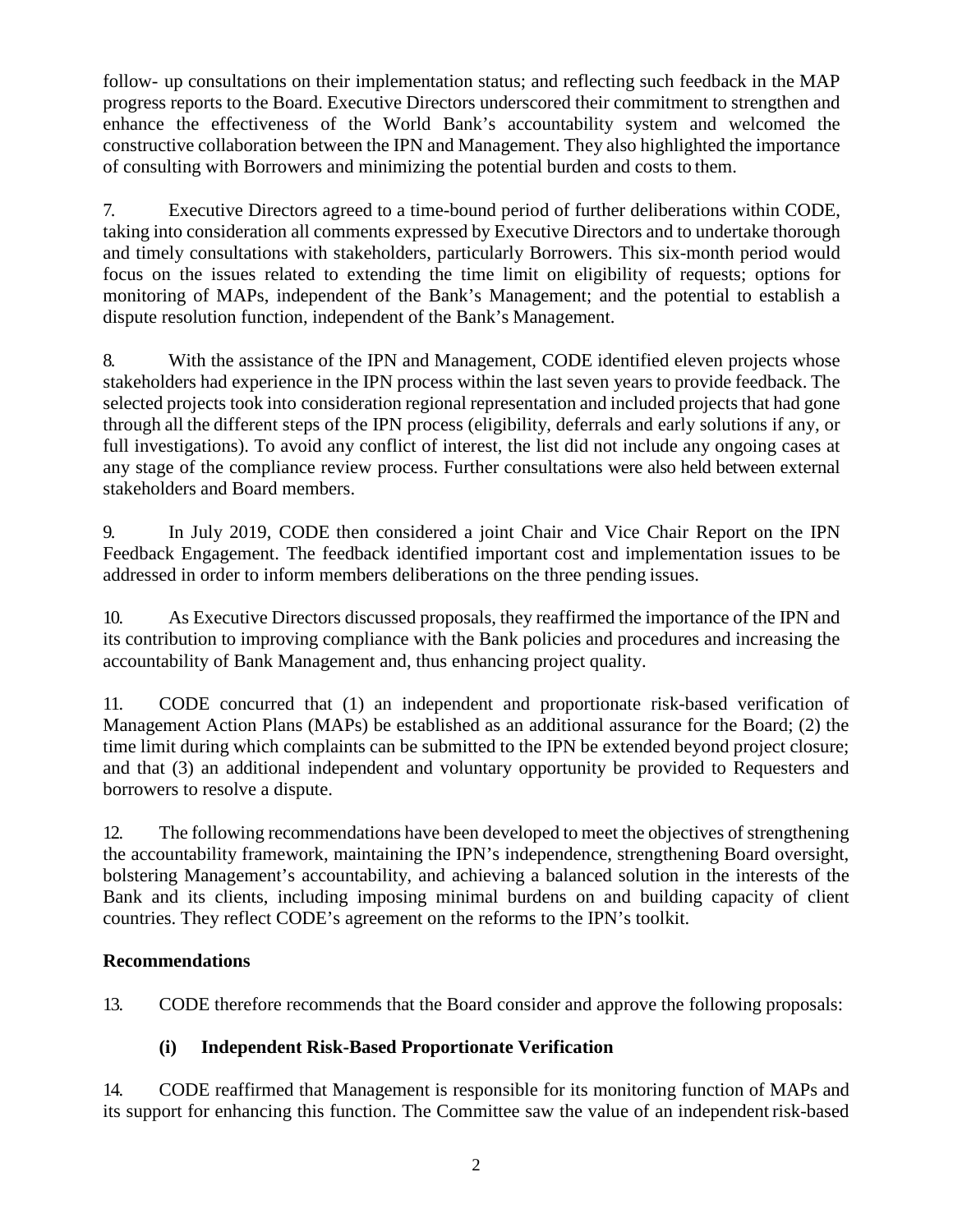proportionate verification as an additional reassurance tool for the Board to avoid reputational risks. The modality adopted for such additional verification will be proportionate to the complexity and seriousness of the case.

- 15. The following principles apply for the independent verification:
	- Verification will focus solely on the Bank's actions as outlined in the Management Action Plan, distinguishing between periodic tracking of progress and terminal verification.
	- Verification will assess the status (including completion) of specific Management actions included in the MAP based on appropriate evidence of implementation status.
	- To ensure efficiency of the verification process, it is important to have a timeline for verification based on timelines of agreed actions to avoid premature review of actions.
	- There will be role for the IPN and /or Group Internal Audit (GIA) during the verification process that is consistent with their expertise and institutional roles as laid out below.

#### *Proportionality Criteria*

16. The IPN, Management and GIA will draft, for the CODE's and the Board's consideration, the framework for proportionality criteria and modalities for verification using as the basis parameters which include: (i) urgency of redress, (ii) risk of repetitive harms, (iii) number and vulnerability of project affected people, (iv) complexity of the case and (v) risk of retaliation against Requesters.

#### *Role of IPN and GIA*

17. The IPN will verify the implementation of Management's actions in the MAP, agreed between Management and the Borrower, designed to address harm that occurred as a result of the Bank's weakness in implementing its own safeguard policies in the respective Bank-financed project.

18. GIA will verify Management's actions in MAPs that are implemented within the Bank without involving the Borrower. That is, GIA will verify those MAP actions addressing the Bank's governance, policy and procedures, and other internal operational arrangements for its oversight of environmental and social risks of Bank projects. GIA may also verify MAP actions at the project level if Management actions refer to internal policies and practices of the institution. As per current practice, the GIA report will be sent to the President and the Audit Committee. In addition, the report will be made available to the Board and the IPN. GIA's report could be considered jointly by Audit and CODE.

#### *Process*

19. While Management is responsible for its monitoring function of MAPs, the Board will decide about the verification of the progress and/or completion of MAPs. Based on the risk-based proportionality criteria and the above-mentioned roles, the IPN, with input from GIA, will recommend to the Board whether there is a need for verification, and if so, the scope and timeline for verification, and under what modality the IPN and/or GIA will verify the MAP.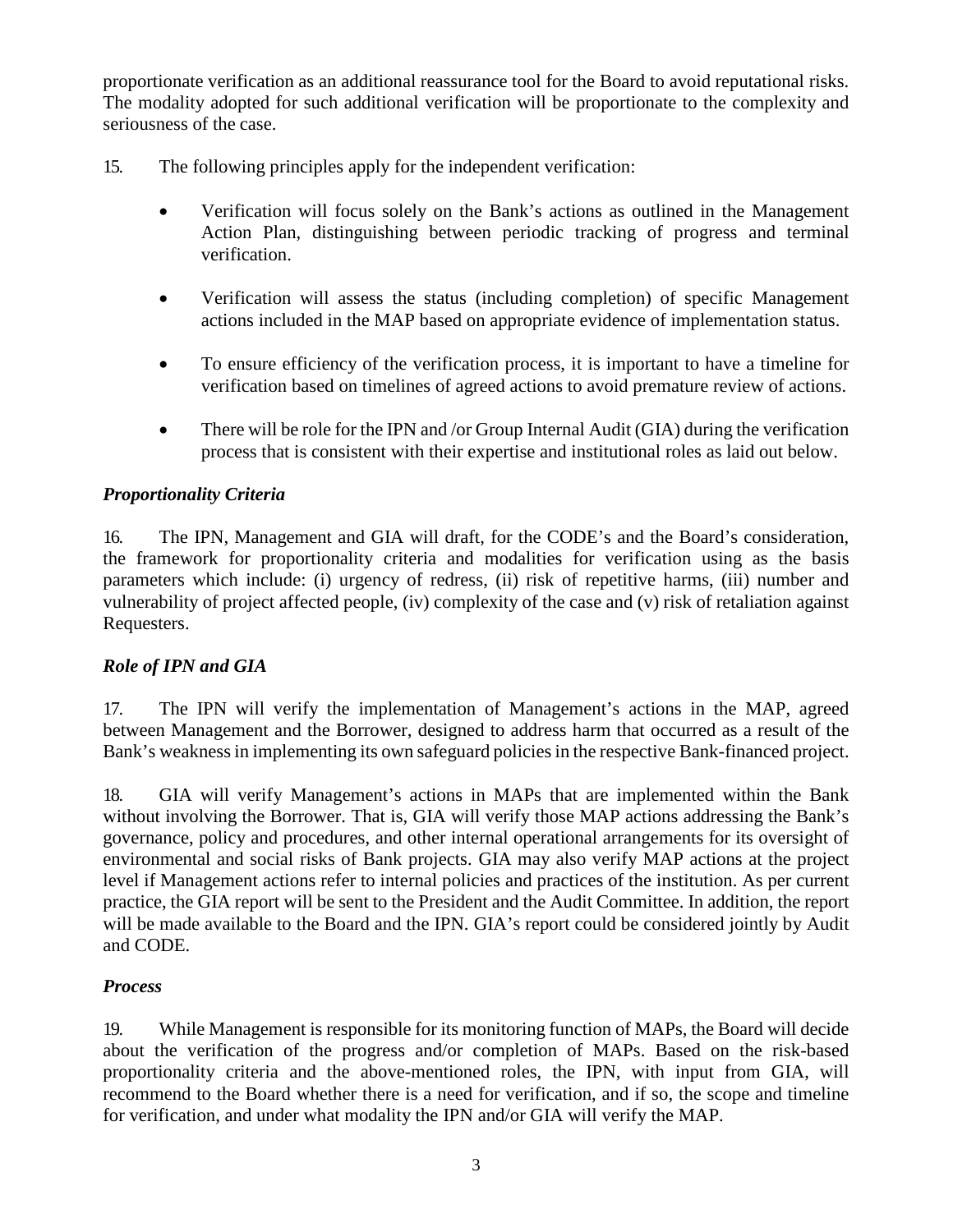20. The IPN recommendation, generally, will be made after substantial implementation of the MAP or, if the monitoring report indicates lack of implementation, at any stage of implementation. In exceptional cases, upon IPN recommendation, with input from GIA, the Board can discuss and assign verification at the stage of approval of the MAP or shortly after. This process will avoid an automatic "one-size-fits-all" approach; site visits will be minimized to usually not more than one. Recommendation for verification will be submitted to the Board for decision on absence of objection basis (AOB).

# **(ii) Time Limit Eligibility**

21. CODE agreed that the time limit within which requests may be submitted to the IPN should be changed. Currently, a request for inspection can only be heard by the IPN if received before the closing date of the loan which financed the project and if less than 95% of the loan financing the project has been disbursed. This requirement will be changed so that any request filed up to fifteen months after the closing date of the loan financing the project can be accepted by the IPN. This requirement will be applicable only to new projects approved by the Board after these changes take effect.

### **(iii) Dispute Resolution**

22. CODE recognized the importance of maintaining and strengthening the WB's Grievance Redress Services (GRS) and the value of providing an independent dispute resolution option for Borrowers and Requesters, once the Board has determined compliance eligibility, in order to avoid a full-fledged compliance investigation process.

23. While acknowledging the benefits of introducing a dispute resolution function, independent from Management, CODE underscored the importance of safeguarding the effectiveness and credibility of the World Bank IPN. To this end, CODE recommends establishing a new independent Accountability Mechanism to house both the dispute resolution and compliance functions while preserving the Inspection Panel members' independence.

# *Organizational Structure*

24. Introducing a new dispute resolution function will require a clear organizational line between the compliance and the dispute resolution function. While under one umbrella, the new Dispute Resolution Service (DRS) will organizationally be separate from the IPN to ensure its effectiveness and avoid conflict of interests.

25. The IPN and the DRS will be integrated into a newly created "World Bank Accountability Mechanism". The new Mechanism will be headed by an "Accountability Mechanism Secretary" (AM Secretary) who will be appointed by and report directly to the Bank's Executive Directors.

26. The AM Secretary will be responsible for planning and overseeing the processes of the Accountability Mechanism in line with agreed procedures and will be responsible for keeping the records of the AM proceedings. She/He will also oversee the Dispute Resolution Service. All staff of the Accountability Mechanism will report to the Accountability Mechanism Secretary with the exception of the Inspection Panel members. IPN compliance staff, including the Executive Secretary of the Panel, will report to the AM Secretary on administrative matters but will continue to report to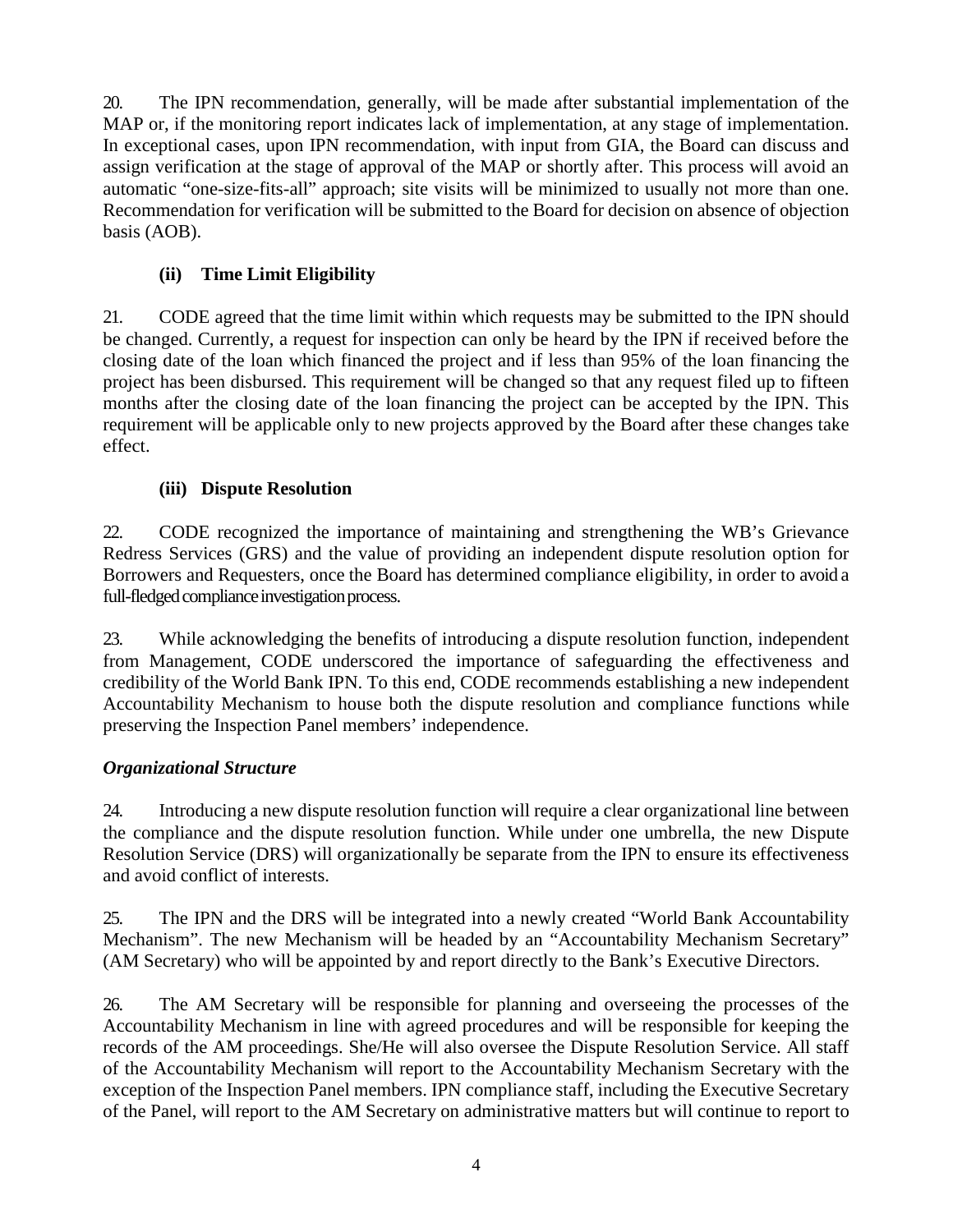the Inspection Panel members on technical matters related to compliance. The administrative functions of the IPN will be transferred to the AM Secretary. The AM Secretary will work with the IPN to prepare and submit the AM annual budget proposal for Board's consideration. The budget will itemize the budgetary requirements for the IPN, the AM Secretary office and the DRS.

27. The IPN will have no role in (DR). The IPN will continue to be constituted and operate as established in the IPN Resolution. While administratively integrated in the World Bank Accountability Mechanism, the Inspection Panel members will remain fully independent and continue to report directly to the Board on all compliance investigation matters.

28. The AM Secretary will ensure that information disclosed in an DR-process will not be used in a later compliance investigation. The AM Secretary will submit a report to the Board, the IPN and Management summarizing the core outcome of the DR process as outlined below. The IPN will not opine on the outcome of the process.

### *Parties to a Dispute*

29. The Parties to the DR process would be the Requesters and the Borrower's relevant project implementing agency. The parties are clarified during the IPN eligibility phase. In addition, Management staff and DRS may be present as observers if agreed to by both parties to the DR process. It is important to be clear as to who the parties' representatives are, so that their participation in meetings is not questioned and determines how the information goes back to the community or Borrower or Management to ensure that the decision making is viewed as legitimate and final.

### *Eligibility criteria for DR cases*

30. The IPN will apply the same eligibility criteria to DR and compliance. There will be no change to the current practice of recommending eligibility, when a complaint is registered, based on the IPN's current eligibility criteria.

# *Process*

31. During the eligibility phase, the IPN recommends eligibility for compliance. After the Board has approved the eligibility for compliance, the AM Secretary will offer an opportunity for dispute resolution to the parties. If Borrower and Requesters voluntarily agree to go for a dispute resolution, the case will be referred by the AM Secretary to the DRS. The AM Secretary will inform the Board, the IPN and Management of the parties' decision. In case the parties agree to use the DR process, the compliance process of the IPN will remain in abeyance. If the parties do not agree, the AM Secretary will inform the Board, the IPN and Management and the case will be taken up by the IPN for a compliance investigation.

32. The DR process will be facilitated by the DRS for reaching a mutually agreed solution between the DR parties. At the end of the DR process, the DRS will issue a report to the Board through the AM Secretary, informing them of the outcome of the DR process.

• If the DRS confirms that DR-parties have reached an agreement, the AM Secretary will inform the Board, IPN and Management. In such cases, no further compliance investigation will be undertaken. The Parties will have the option to keep their agreement confidential or disclose it.